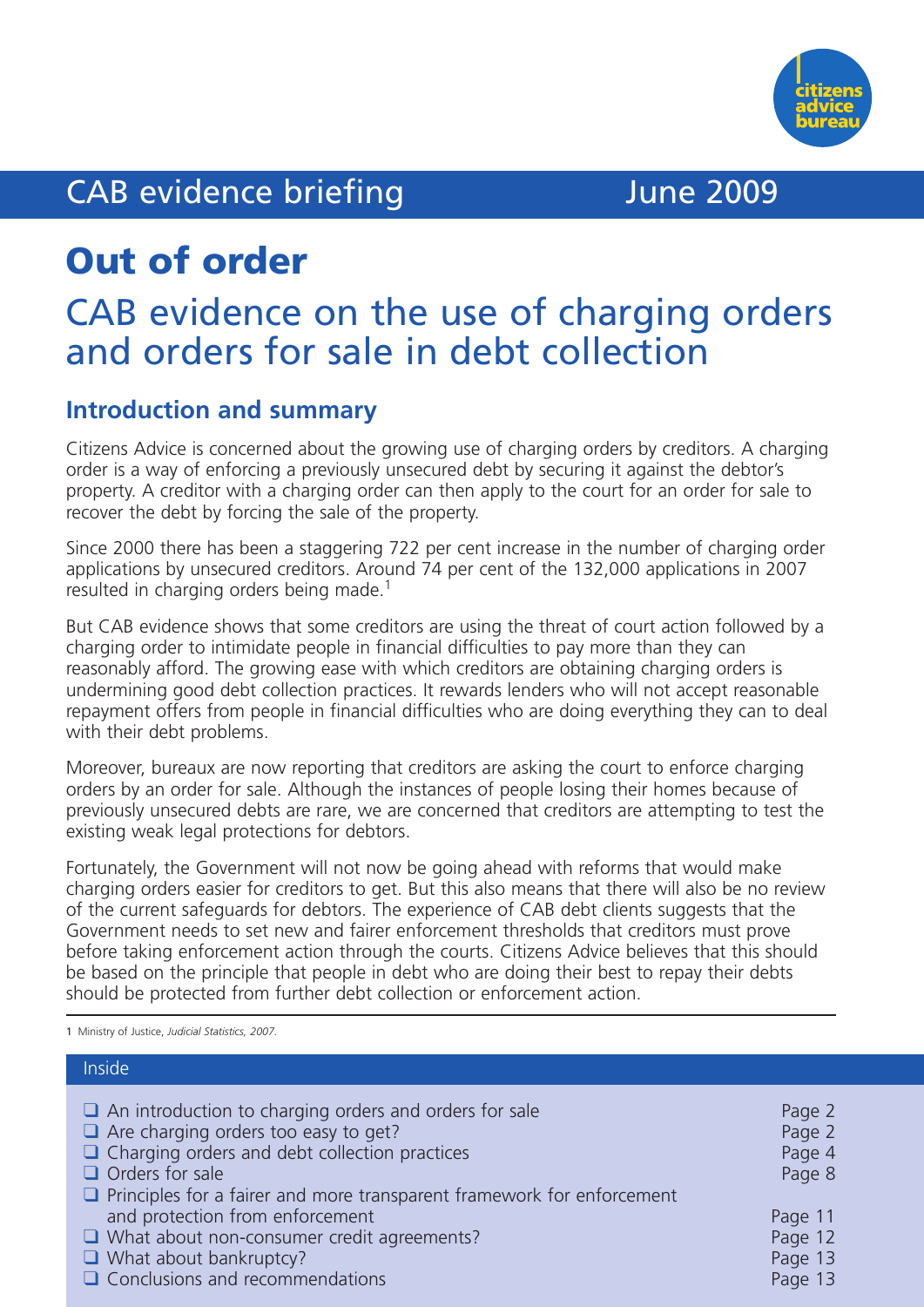## **An introduction to charging orders and orders for sale**

A charging order is a means of enforcement. It secures a previously unsecured debt against an asset owned by the debtor. Usually charging orders are secured against the debtor's home. This does not work in quite the same way as a mortgage as the charging order does not give the creditor an immediate right to take possession of the debtor's home. Creditors, however, can ask the court to enforce the charging order with an order for sale, which would force the debtor to sell their house in order to pay the creditor off.

Charging orders can only be granted in respect of judgment debts, where a court has already held that a debt is legally owed and payment is due. Section 1 of the Charging Orders Act 1979 makes it clear that a charging order is a way for creditors to enforce a court judgment where a debtor fails to make payment when ordered by the court or falls behind with instalments. Indeed Section 1 has been interpreted as meaning that where a court has allowed a debtor to a judgment debt pay by instalments a charging order can only be made where the debtor has fallen behind with those instalments.<sup>2</sup>

In 2003, the then Lord Chancellor's Department, (now Ministry of Justice) published the *Effective Enforcement* White Paper, setting out proposed reforms of enforcement law. The proposals included changes to legislation governing enforcement of judgment debts by charging orders and orders for sale. One of the proposals was to allow creditors to obtain a charging order even though the debtor was repaying the debt by instalments. The other was to establish a provision for secondary legislation to introduce safeguards for debtors on both charging orders and orders for sale. The White Paper expressed a view that they would probably not need to use this provision.

The Government believed that these changes were needed because the current law allowed debtors with large judgment debts to pay off their debts in very small instalments, but it did not provide the lender with the security that the whole debt could be paid off if the property was sold. They refuted arguments made by the debt advice sector, including Citizens Advice, that improving access to charging orders by creditors could allow them to effectively secure unsecured debts.

These proposals were duly enacted as Sections 93 and 94 of the Tribunals, Courts and Enforcement Act (TCE) 2007. On 17 March 2009, Bridget Prentice MP, the Parliamentary Under-Secretary of State at the Ministry of Justice (MoJ), announced in a written Ministerial Statement that the Government would not be implementing Part 4 of the Tribunals, Courts and Enforcement Act 2007, including sections 93 and 94. The decision not to proceed with implementing section 93 was welcome, but the opposite was true for section 94.<sup>3</sup>

## **Are charging orders too easy to get?**

CAB evidence shows how borrowers who have responded to a county court money claim by admitting the debt and asking for time to pay find instead that the court have granted the creditor a forthwith judgment (that is, immediate payment of the debt in full). This allows the creditor to apply for enforcement immediately and thus bypasses the limited protection provided by section 1 of the Charging Orders Act 1979.

> A lone parent told a CAB in the West Midlands that one of his creditors would only accept his repayment proposal if he did not contest their application for a charging order against his property. The client was suffering from extreme stress,

<sup>2</sup> *Ropaigealach v Allied Irish Bank PLC* [2001] EWCA Civ 1790.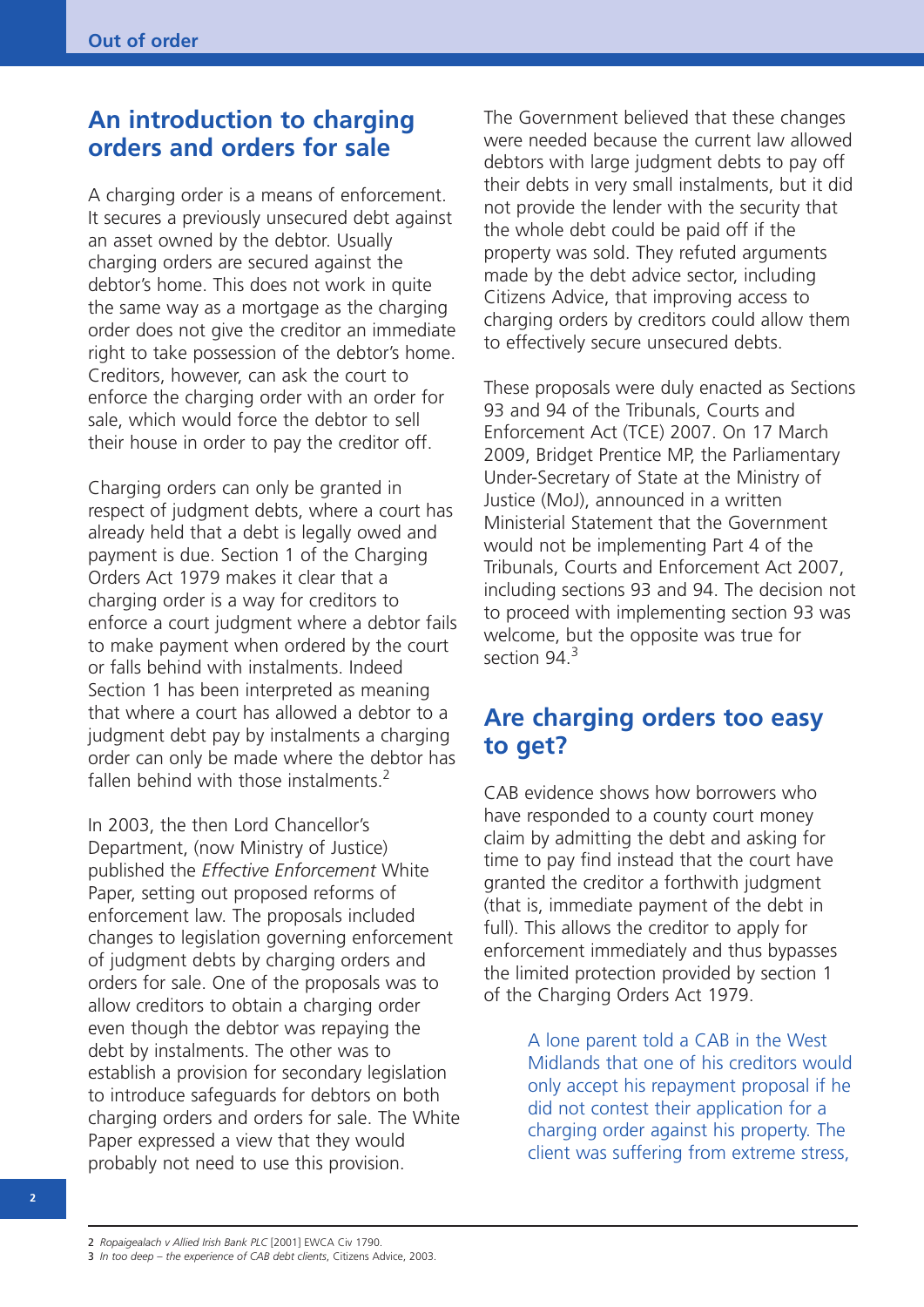as he felt he was doing everything in his power to resolve the situation but the creditors were not assisting him.

A woman sought advice from a CAB in South-East Wales about multiple debts. One of her creditors wrote to her to tell her that they would be taking county court action, which would be enforced by means of a charging order. The letter invited her to submit 'reasonable proposals', however, when telephoned it was made clear that reasonableness was payment in full or a charging order. The company also tried to convince the client that they already had a county court judgment they could enforce, when this was not the case.

A Hampshire CAB reported that a 68 year old man sought help with debts totalling £46,000. The CAB helped him make offers to all his creditors on an equitable basis. One of his creditors, a major credit card company, rejected the offer of £99.04 which would clear the debt in nine years. They insisted that they would only accept contractual repayments. If this was not possible, they would take recovery action. The CAB felt that as the client was a homeowner, it was a policy decision to try and get unsecured borrowing secured.

The 2003 *Effective Enforcement* White Paper stated that the missed instalment requirement was a 'major loophole that allows judgment debtors, paying off their debt in small instalments which are not reviewed regularly… to benefit from the sale of a property without paying off the debt'. <sup>4</sup> It would seem that judges dealing with money debt cases have increasingly come to accept this argument, particularly where the client's offer will not clear the debt within a reasonable period, if ever. For example:

A CAB in South-West Wales was helping a couple with their debt problems. The wife was severely disabled, and her husband was caring for her and working in a low paid job. One creditor, refused to accept the CAB's offer and went to county court with the intention of getting a forthwith judgment. The CAB helped the clients to respond to the court claim and make an offer, but the judge decided to make a forthwith judgment, stating that it would take too long to repay the debt at the amount the clients had offered. The creditor then went on to apply for an interim charging order. The clients were already struggling to maintain payments on a secured loan and mortgage and were now under threat of losing their home due to another charge being placed on their property. This had caused great relationship strain and stress for the couple.

CAB evidence also shows how it has recently become harder for those debtors who have been granted an instalment order to avoid a charging order if the creditor subsequently applies for one. In the past where a debtor had not defaulted on an instalment order, they had good grounds to challenge a charging order application successfully. Even where a debtor had fallen behind with payments, they could try to head off enforcement action by asking the court for further help before the creditor applied for a charging order.<sup>5</sup> CAB advisers, however, are now seeing cases that suggest this legal safeguard has started to slip. It seems that some creditors may be taking advantage of incorrect information in the 2008 HM Treasury *Green Book*, which contains relevant civil legislation and rules, about the application of Section 93 of the TCE Act:

<sup>4</sup> Effective Enforcement: Improved methods of recovery for civil court debt and commercial rent and a single regulatory regime for warrant enforcement agents, Lord Chancellor's Department, 2003.

<sup>5</sup> Section 86 of the County Courts Act 1984 provides that where a court makes an instalment order, execution shall not be issued until after a default in payments under the order. The Court of Appeal has interpreted this to include charging order applications – *Ropaigealach v Allied Irish Bank PLC* [2001] EWCA Civ 1790. If a debtor defaults on an instalment order, they can generally apply to the court to have a new instalment order at the court's discretion.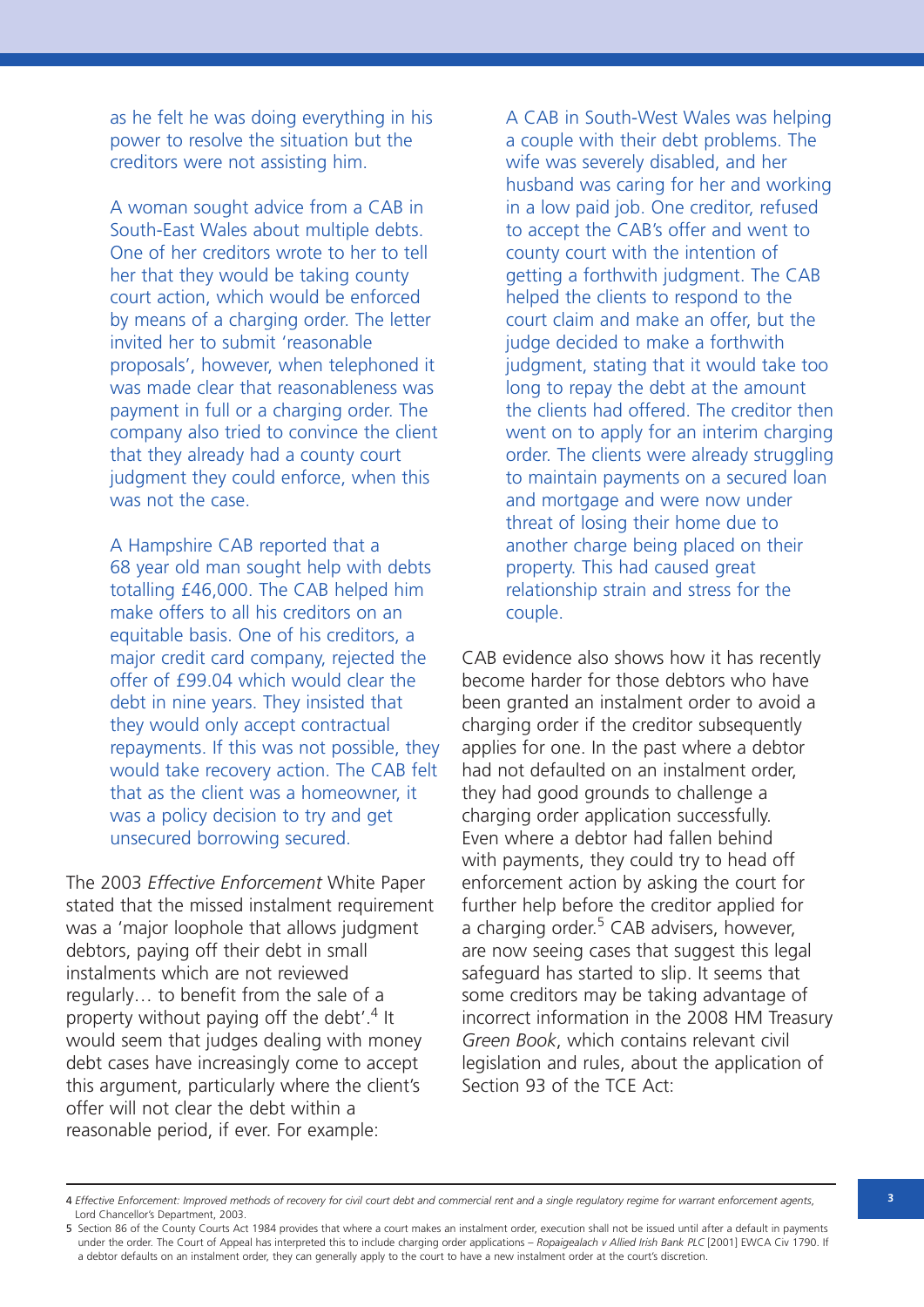A Berkshire CAB reported that a working lone parent had made arrangements with her creditors to pay reduced payments on debts totalling £56,000. This included a bank debt of £21,000. The bank had obtained a county court judgment in February 2008 and had agreed to accept instalments of £47.21 per month. The client had not missed a payment. Nevertheless, in November 2008, the bank applied to the court for the order to be varied from payment by instalments to payment in full forthwith to allow them to apply for a charging order. Their justification for this was that it would take 38 years for the debt to be repaid in full at that rate and this was unacceptable, and that the client's financial circumstances *might* have changed since the court order was made. The judge did not make a forthwith order, but instead allowed the bank to apply for a charging order, even though the instalment order was still in place and being adhered to. Using money from her mother, the client then made an offer of £12,600 in full and final settlement of the debt, which was rejected. The client then had to appeal the judge's decision, at a cost of £120, plus a further unspecified cost for a transcript of the circuit judge's decision.

A Somerset CAB had been helping a woman with her debts since November 2007. As she had no available income for her creditors, the CAB had helped her make token payments of £2 per month to all her creditors. In March 2008, one creditor, a building society, issued a court claim, and judgment was made to be paid by instalments of £2 per month. The client maintained payments but the debt was passed to the building society's solicitors, who immediately applied for a charging order stating that the client had not made payments. Armed with evidence from the client that payments had indeed

been made, the CAB contacted the solicitors requesting that the hearing for the final charging order was withdrawn. The solicitors told the CAB that it was too late to stop the hearing, but on the evidence provided they would not pursue the final charging order. The day before the hearing, the CAB received a letter from the solicitors stating that they would ask for the final order and costs. The CAB wrote to the court explaining the above. The judge did not award the final charging order and costs were passed back to the solicitors.

This suggests that both creditors and judges have been working round existing legal safeguards for debtors to put the *reasonable security* argument into effect even before Section 93 of the TCE Act had commenced. Consequently, we believe that the MoJ announcement not to proceed with Section 93 is likely to make fairly little difference in practice and creditors will still find charging orders easy to get.

The problem here is that in deciding not to implement Section 93 *and* Section 94 of the TCE Act, the Government will not be doing anything to introduce new safeguards for debtors on the use of charging orders by creditors. This is a matter of grave concern for Citizens Advice, as we believe that the current law on charging orders leaves debtors too exposed to both possible unfair treatment and a looming threat to their homes from unsecured creditors. In the next section we will set out the reasons for these concerns.

## **Charging orders and debt collection practices**

It has been argued that creditors merely use charging orders as a way of 'securing their position'. As long as they 'do not resort to the use of orders for sale except in extreme circumstances', debtors will not suffer undue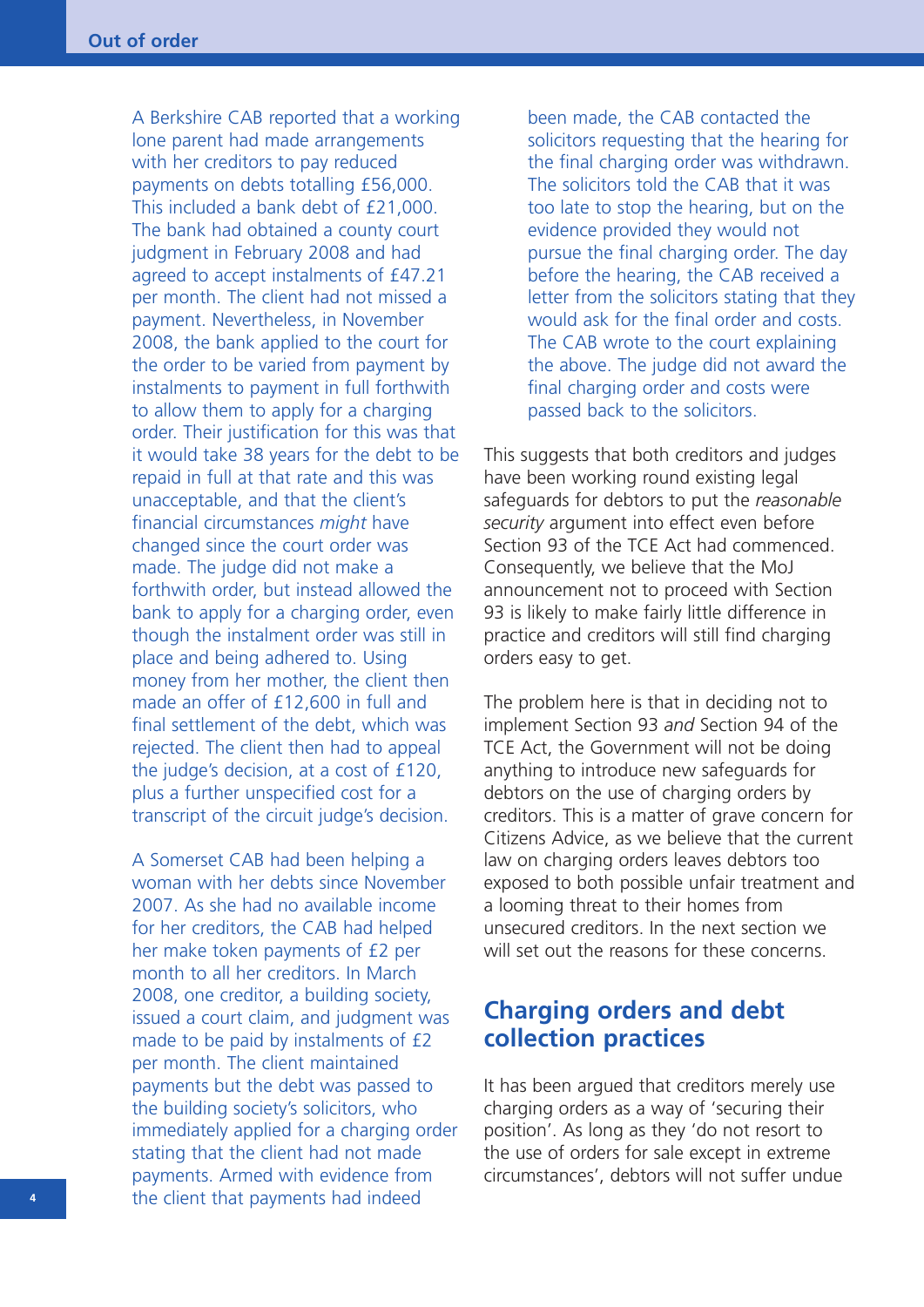detriment as a result.<sup>6</sup> From this perspective, the main policy challenge to the existing charging order arrangements is the need to protect debtors from enforcement related costs that are disproportionate to the size of the debt. The regulations that the MoJ intended to introduce under Section 94 would have imposed minimum financial thresholds below which a judgment creditor would not be able to apply for a charging order.

#### **Charging orders on small debts**

Although these proposals are not now being taken forward, CAB evidence continues to highlight cases where creditors have sought and been granted charging orders for relatively small debts.

> A Wiltshire CAB reported that a debt purchase company threatened a couple with charging order proceedings for a credit card debt totalling £690. The CAB noted that the debt purchase company seemed to have moved swiftly to an interim charging order without pursuing other means of getting repayment proposals for a very small debt.

> A CAB in North-West Wales reported that their client was faced with a charging order for a store card debt of £852. The court had ordered in May 2008 that the client should pay the debt at a rate of £10 per month. The creditor, however, asked the court for a redetermination of the order and a hearing was set for 21 July 2008 at the client's local county court. The creditor advised the client not to attend and consequently, an order was made that the client should pay the full balance forthwith. The client told the CAB that he did not receive notice of this order and continued to pay instalments. However, as the client had defaulted on the court order, the creditor applied for a charging order for the sum of £852.

#### **Pressurising debtors to pay in full**

Citizens Advice would welcome measures to prevent creditors from securing smaller debts by charging order, but we do not believe that this alone could amount to what the Government had described as 'protection for genuinely vulnerable debtors from unduly vigorous pursuit by overzealous creditors'.<sup>7</sup> This is because rather than just securing the creditor's position, charging orders form part of a debt collection process that can be used to put disproportionate pressure on people in financial difficulties to pay more than they can afford to their creditors. Despite regulatory guidance from the Office of Fair Trading (OFT) that defines 'pressuring debtors to pay in full, in unreasonably large instalments or to increase payment when they are unable to do so'<sup>8</sup> as an unfair business practice as defined in section 25 of the Consumer Credit Act 1974, CAB evidence continues to highlight cases of creditors using the threat of court action and a charging order to do just this.

> A CAB in South-East Wales saw a 31 year old lone parent who was working part time and in receipt of tax credits. She was up to date with payments on her mortgage, council tax and utility bills but had some county court judgments subject to arrangements, which were also up to date. She also had several non-priority debts including a £2,000 personal loan on which she had an agreement in place with the lender to pay £40 per month. However she then received a letter from a debt collection firm telling her that the debt had been sold to them. The woman contacted them to continue the offer of £40 per month but they told her they wanted £350 per month, which she could not afford. They also told her that the law said she needed to clear her account in six months or they would go for a charging order on her property. They also told her that if the first

7 Tribunal, Courts and Enforcement Bill: Detailed policy statement on delegated powers, Department for Constitutional Affairs, 2007.

<sup>6</sup> Tribunal, Courts and Enforcement Bill: Regulatory Impact Assessments, Department for Constitutional Affairs, 2006.

<sup>8</sup> *Debt collection guidance: Final guidance on unfair business practices*, OFT, 2003.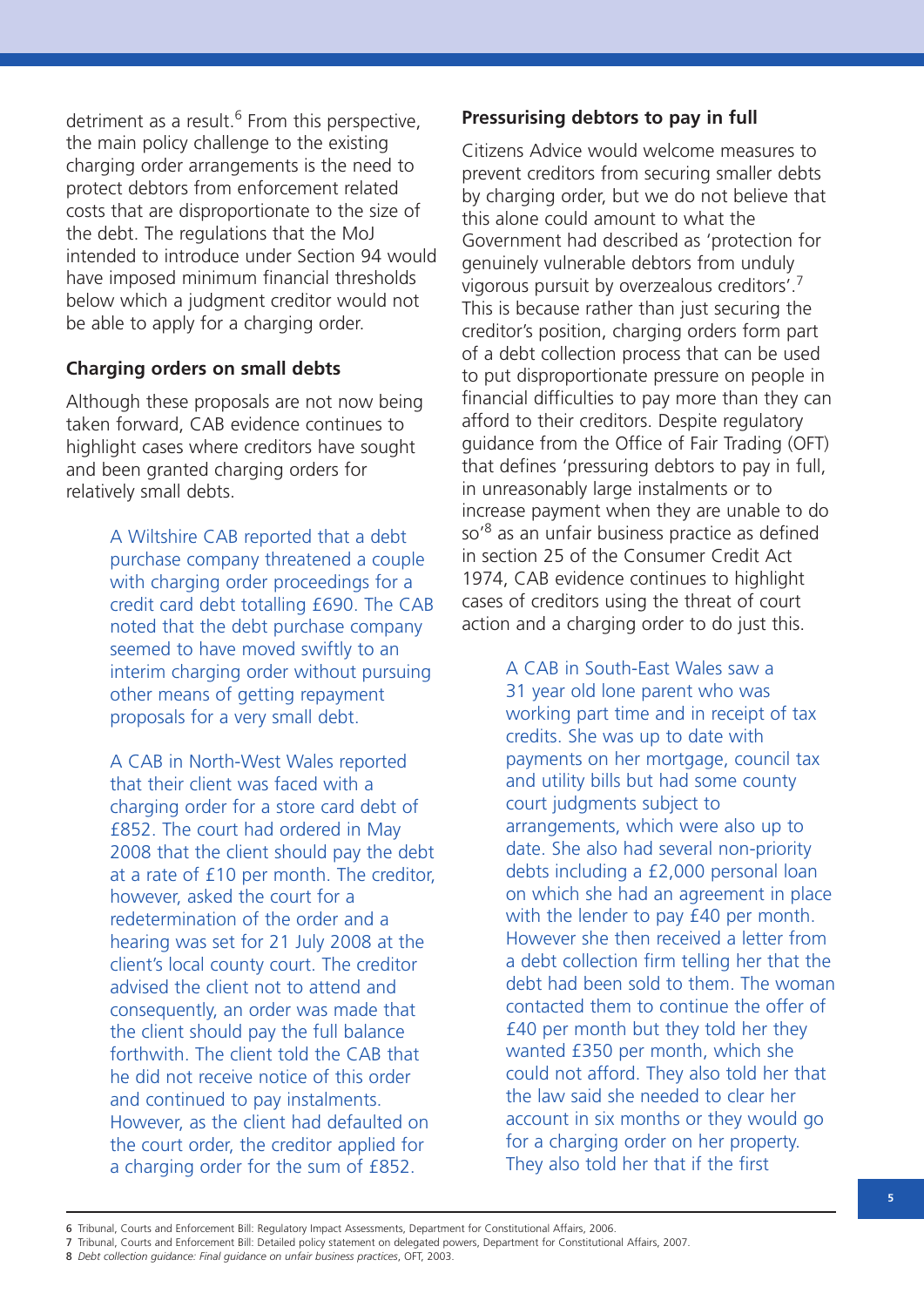payment was not made by the end of the month they would go for a charging order on her property.

A CAB in Yorkshire saw a 34 year old man who lived with his wife and two children in their own house with significant secured debt and no equity. The man came to the bureau after his wife tried to commit suicide because of debts and he discovered the extent of their debt problem. They had no surplus income but offered a token £1 per month to all their creditors. One of the creditors, a credit card provider, refused to accept the offer and instructed a debt collector who ignored correspondence from both the man and the bureau and demanded increased payments. The debt was eventually sold on to another debt collector who threatened bankruptcy and also went for a county court judgment, charging order and order for sale. They refused to accept any payment plan, ignored correspondence from the bureau and the client's circumstances.

#### **Taking court action despite disputing liability**

In a parallel of some of the arrears management practices in mortgage and secured loan markets that made a pre-action protocol necessary, some creditors are using the court process not as a means of pursuing 'won't pays' or trying to resolve genuine disputes, but as a tactic to intimidate debtors to pay unaffordable amounts. Indeed CAB evidence also highlights cases where a creditor has taken court action where the debtor was actively disputing liability for part of the debt.

> A Cheshire CAB reported that a selfemployed man had experienced temporary problems with his business and had built up a £9,000 overdraft. He was also going through the process of reclaiming disputed bank charges. This

process had been frozen because of the OFT test case. But the bank continued to add interest to the overdraft and the debt grew from £9,000 to £17,000. He had complained to the Financial Ombudsman Service (FOS) about the excessive charges. The bank subsequently offered a settlement, which the client was advised by FOS not to accept as the case was still being investigated. Although the Ombudsman had not finished investigating the case, the bank issued a court claim and then charging order proceedings. The man was completely unaware of the implications of a charging order in relation to his credit rating. This came to a head when he was informed that a new lease agreement for a car could not go though because he had a poor credit rating. He was very concerned that the court action would have an adverse impact on his business if he were unable to continue to lease cars.

In each of these cases it seems clear that the creditor's pursuit of a charging order has serious implications for the debtor. Firstly, it exposes people in financial difficulties to additional costs and charges that increase overall indebtedness and make the debt problems more difficult to resolve.

> A CAB in the West Midlands reported that a married woman received a court claim for £1,652.87 owing to a store card company. The client agreed that she owed the money, but did not respond to the court claim. A forthwith order was made. Shortly afterwards, the client received a bonus from work and sent a cheque by first class post for the full amount to the solicitors dealing with the debt on 16 March 2008. However, on 25 March 2008 they told the client that they had received the cheque, but it was too late to stop charging order proceedings. They now wanted an additional £433.35 for court fees and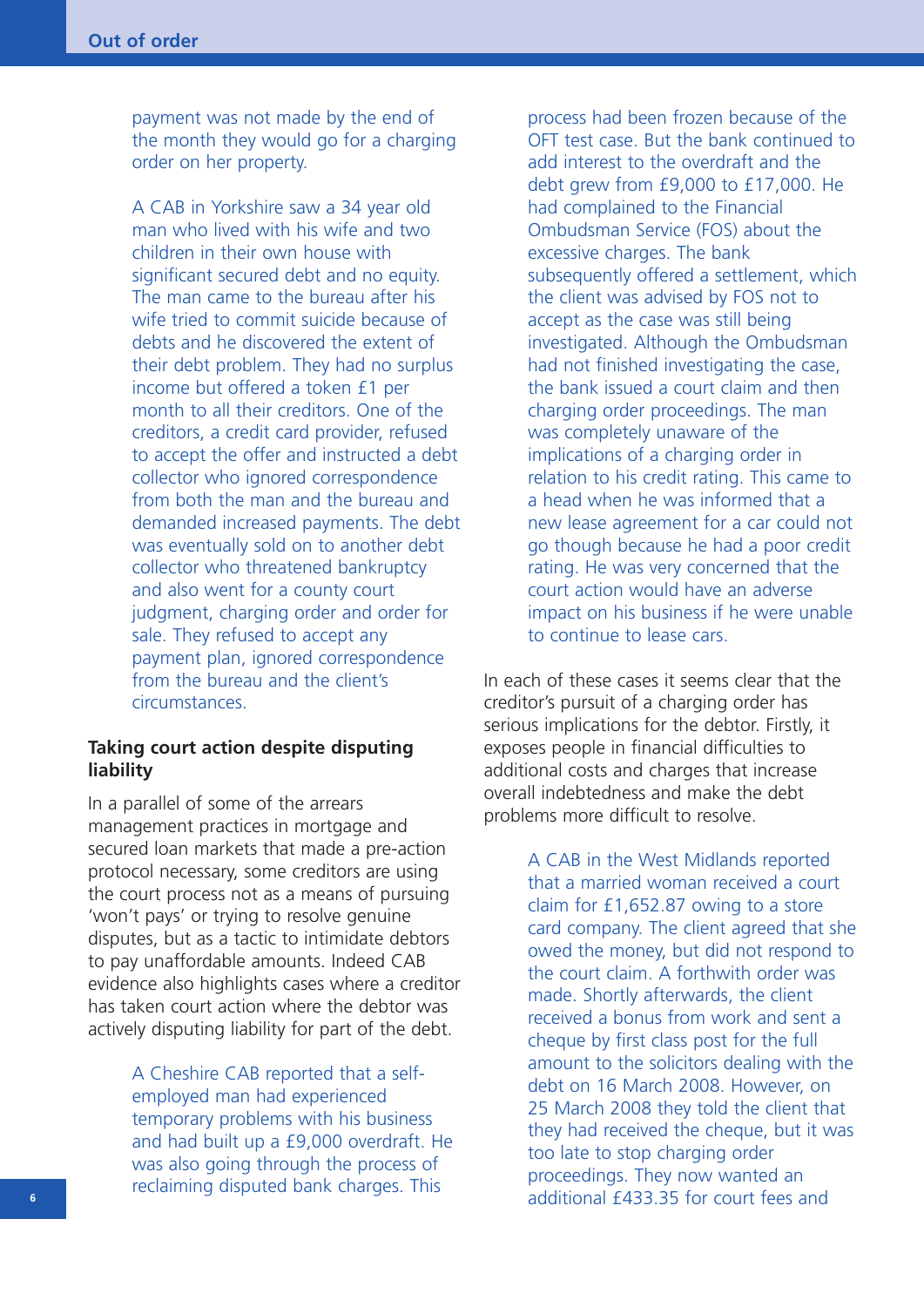costs. The solicitors did not cash the client's cheque and continued with the application on 18 March 2008. The hearing for the final charging order was on 29 September 2008, which the client attended. The judge felt that the solicitors had acted too quickly in trying to enforce the debt, that the costs they had tried to charge client for making the application were excessive and could not understand why they did not withdraw the application. However, as they did have the right to enforce the debt immediately, he said that the client should pay £211 costs. The client had been extremely stressed while waiting to go to court for the final charging order hearing. In this time, she had struggled to keep the money available for six months and had to open a separate bank account to ensure the creditor could still claim it so she could prevent the final charging order being made. The CAB noted that if the solicitors had cashed the cheque as soon as they had received it, the debt should have been removed from the Register of Judgments. However, the entry remained and would affect her ability to obtain credit in the future.

Secondly, the creditor's recourse to court action may push up the borrower's credit costs or restrict access to credit in other sectors of the credit market. The existence of a charging order may also make it more difficult for a mortgage borrower to remortgage with another lender, perhaps at the end of a fixed rate deal, unless they can find the funds to clear the whole debt covered by the charging order. Finally, these debt collection tactics may add considerably to the stress and anxiety often experienced by people in financial difficulties. In our 2003 evidence report *In too deep*, we highlighted how 62 per cent of the CAB clients we surveyed about the impact of debt of their family life told us they were

suffering from stress anxiety or depression. Over 40 per cent of these (25 per cent of all the CAB clients surveyed) had sought treatment from their GP as a result.<sup>9</sup> In addition to the obvious immediate *human* cost of debt related stress is the wider social cost of treatment and lost productivity from stress related work absence. The Government has estimated that workdays lost as a result of debt may cost the UK economy as much as one per cent of GDP.<sup>10</sup>

For many years, Citizens Advice has argued that minimising these additional costs means dealing with debt problems, and multiple debt problems in particular, in a coordinated and sustainable way. Indeed the essence of money advice practice is to help people in financial difficulties to make repayments to all their creditors that they can afford to maintain over time. For some years the money advice sector has been working with the credit industry to develop an objective measure of reasonable affordability through the common financial statement methodology.<sup>11</sup> This has been adopted into both the Banking Code and the Finance and Leasing Association Lending Code as the *good practice* basis for negotiating debt repayments.

### **Disregarding good practice**

The cases presented above show that creditors are not always following good practice. More to the point, CAB evidence highlights multiple debt cases where a single creditor has taken court action and applied for a charging order when all the other creditors have been prepared to accept a reasonable offer.

> A Lincolnshire CAB reported that a married man with two children on a low wage sought help with credit debts of £34,400. The CAB produced a financial statement and made pro-rata offers to the creditors. The offers were a substantial proportion of his income as his wife was working which enabled him

<sup>9</sup> *In too deep: CAB clients' experience of debt*, Citizens Advice, 2003.

<sup>10</sup> *Fair, clear and competitive: The consumer credit market in the 21st century*, Department for Trade and Industry, 2003.

<sup>11</sup> See moneyadvicetrust.org.uk for an explanation of the common financial statement.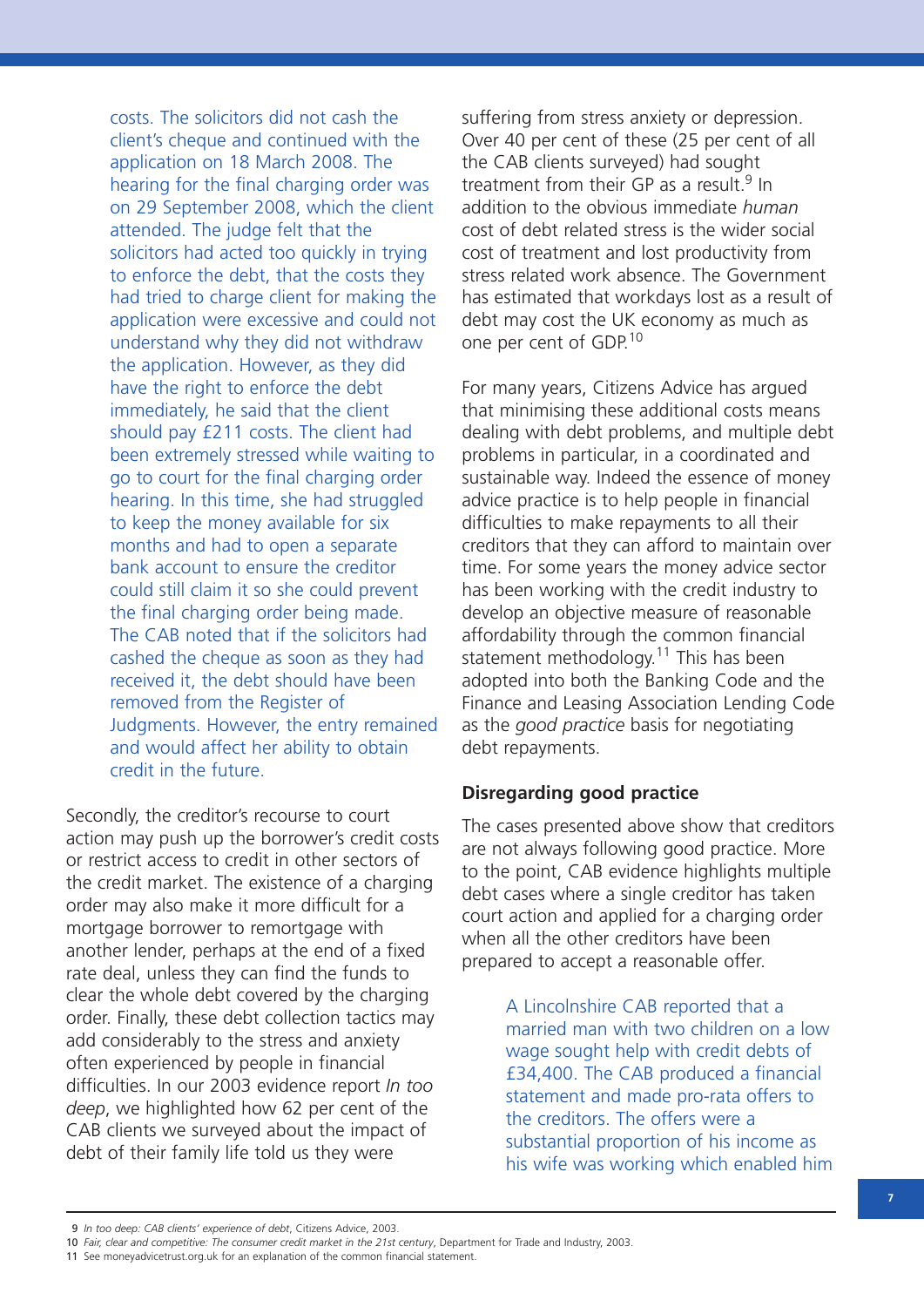to free up money for his debts. All his creditors accepted the client's offers except a building society, to whom the client owed about £9,000. They did not respond to CAB correspondence, and passed the debt to a debt collection agency who also did not answer letters from the CAB. The debt collection agency phoned the client continually, but when he asked them whether they had received the CAB's letter and financial statement, they refused to tell him. The debt was then passed to the building society's legal department, who sent a letter threatening court action and other charges amounting to £414. When they had obtained a judgment, the building society then proceeded to obtain a charging order against the client, although he had been paying £80 per month and that was all he could afford. The judge hearing the application asked the building society's representative to convey his 'disapprobation' of their behaviour, particularly as all the client's other creditors had behaved in a reasonable manner.

We are concerned that the seemingly growing ease of obtaining charging orders increasingly undermines the good practice principles implicit in initiatives like the common financial statement. Creditors are more likely to stop complying with good practice commitments if they believe that other creditors are gaining an advantage from doing the same thing. Moreover, many of the charging order cases bureaux see involve debt purchase companies who are looking to maximise returns and who may not be restrained by the same reputational concerns as some high street lenders. Here the growth of charging orders does not just undermine existing good practice standards, but may also herald the growth of business models that are based on more aggressive debt collection practices. This is perhaps captured in a quote from the website of a legal firm explaining the benefits of charging orders for its potential customers:

*"If you have purchased debt at or have written it down to a fraction of its face value you are into serious profit".*

As such, the growth in charging orders exposes a serious gap between court enforcement processes and the requirements of the OFT debt collection guidance and voluntary industry codes. Citizens Advice believes that this gap needs to be closed by narrowing the circumstances in which creditors can be granted charging orders. This need is becoming more pressing as we are starting to see more cases of creditors attempting to enforce their charging order by asking the court for an order for sale.

## **Orders for sale**

Before 2008, bureaux had reported very few cases about orders for sale to Citizens Advice. Although the number of cases we are seeing is very small, these appear to be concentrated amongst certain creditors, suggesting that these firms have decided to use the order for sale procedure as a business practice to collect outstanding unsecured debts. In many of the cases, creditors are asking for orders for sale on relatively small debts:

> A Sussex CAB saw a 65 year old man in receipt of incapacity benefit and disability living allowance at an advice session at the local county court. He was there for an adjourned order for sale hearing brought by his bank. He had originally had an overdraft of about £15,000 and had been paying this off at a rate of £35 per month via a debt management company. The client had been diagnosed with diabetes which had affected his sight, heart and kidneys, the latter requiring dialysis. He had attended a previous order for sale hearing, which had been adjourned for the client to provide evidence of sums due under an inheritance which would more than cover the outstanding debt. He had not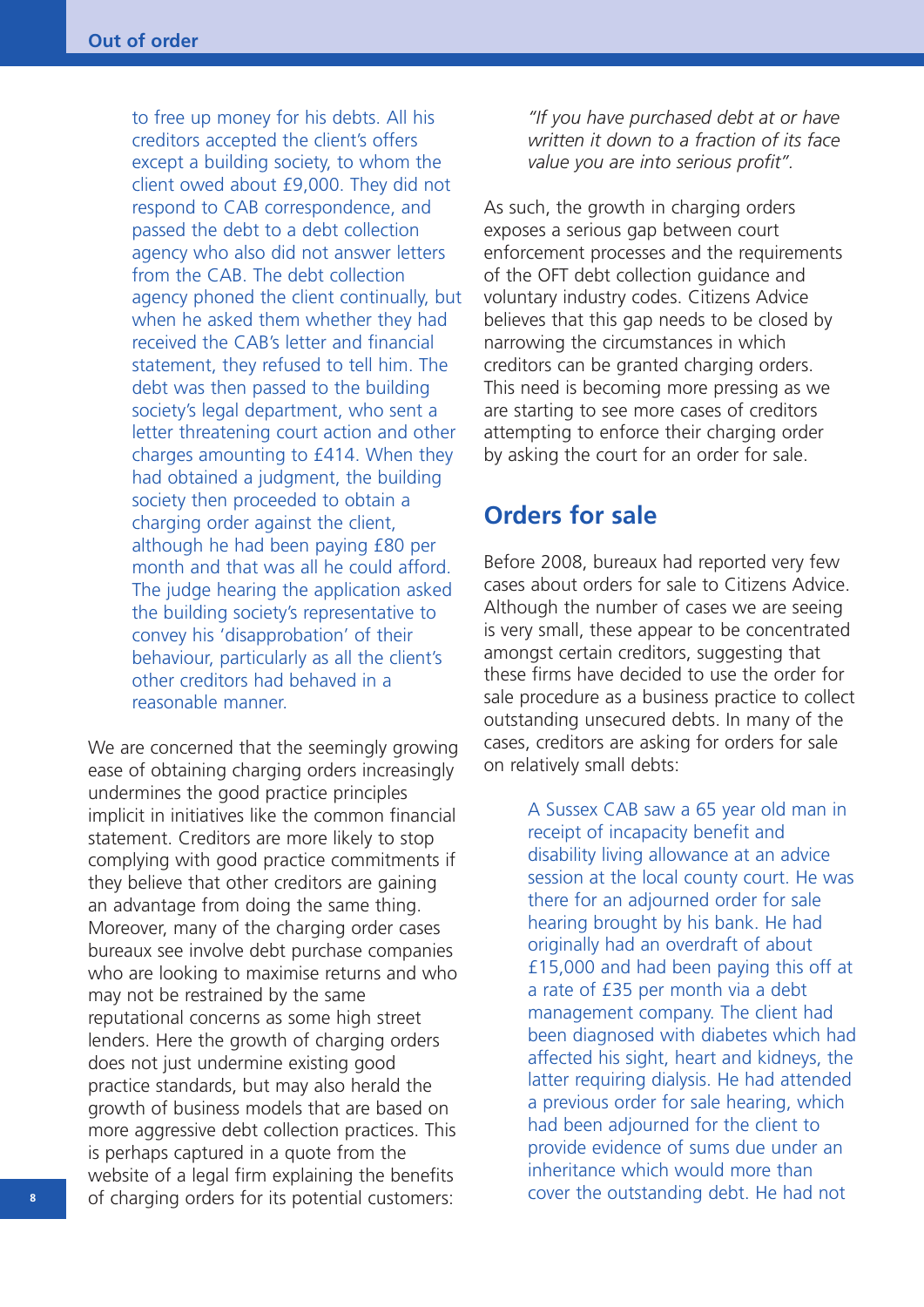been able to produce it and the bank was pushing for the order for sale although the client had increased his offer of payment from £35 to £50 per month. The stress of trying to deal with this problem had caused the client further stress and health problems. The loss of his home would mean he would have to move the home dialysis equipment he had recently installed.

A CAB in the West Midlands reported that a single disabled man suffering from chronic depression and anxiety owed £12,000 to a number of unsecured creditors. One of his creditors, a debt purchase company had obtained a county court judgment in early 2007, a charging order in August 2007 and an order for sale in December 2008. The man was due to be evicted on 12 May 2009. On 11 May 2009, he sought advice from the CAB who helped him apply to suspend the warrant of eviction. The client stated that he could not recall receiving any letters or court documents prior to receiving the warrant of eviction, and offered to pay the debt off by instalments of £10 per week, with the help of his mother. The CAB represented the man in court. Although he could not prove that the letters and court documents had not been received, the district judge noticed that whilst the judgment was for £4,701.81, the debt purchase company had wrongly added statutory interest on a debt below £5,000 when the charging order was made. The judge therefore discharged the order for sale.

A Greater Manchester CAB saw a 37 year old woman who had suffered a stroke in December 2007. She owed a bank £9,207.77. The debt was subject to a county court judgment and a charging order. Although the client had since returned to work, her partner was unable to work due to depression and

was on benefits. The client had been paying £50 per month to the bank, but they wanted payments of £327.65 per month. The CAB assessed her income and expenditure and offered £60 per month. The bank rejected this and threatened order for sale proceedings. The CAB helped the client budget so that she could make a higher offer of £110 per month. Again this was rejected and the bank went ahead with a claim for an order for sale. The CAB contacted the bank to explain the client's and her partner's health problems, but they refused to accept less than £344.07 per month, insisting there was sufficient equity to repay the debt. The client was so worried about the possible loss of her home that she negotiated payments of £320 per month with the bank's solicitors to stop the hearing. She could only afford to do so because her family were able to help her. The payments to the bank were actually higher than her mortgage and secured loan instalments.

A Yorkshire CAB saw a Pakistani man who had a charging order as a result of two debts totalling £6,900 to claims management companies. He had tried to dispute the debt, but was unable to get legal help as he failed the sufficient benefit test. The company obtained an order for sale and had now applied for a warrant of eviction. The client, who was married with six children under 18, was on income support and had little capacity to repay the debt. If the warrant went ahead, he and his family would be homeless.

We understand that many of these applications fail, but some have been successful. However we are concerned that after seeing the safeguards for debtors against charging orders slip, creditors are taking the logical next step of undermining the safeguards protecting debtors against orders for sale.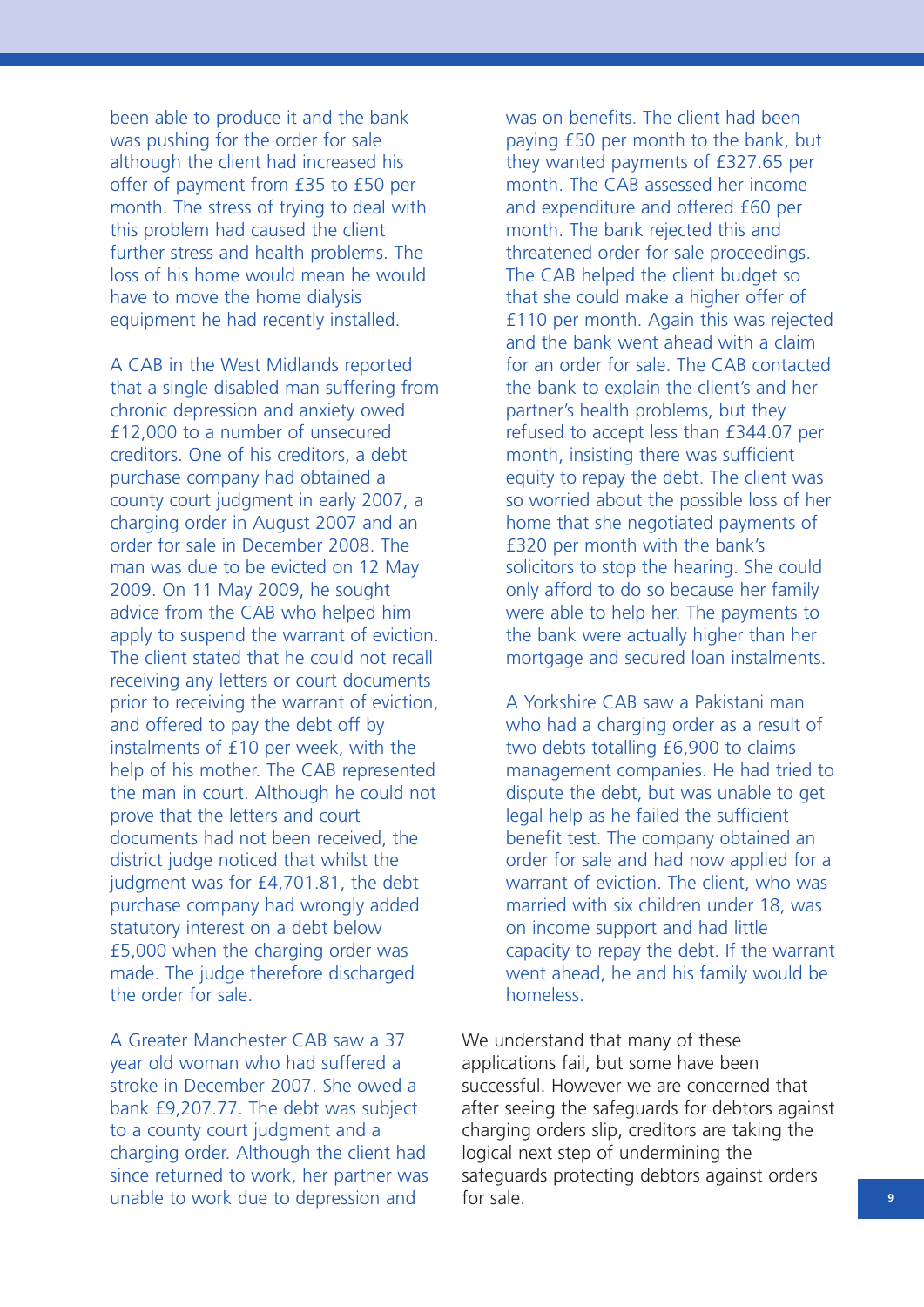As set out in the 2003 *Effective Enforcement* White Paper, these safeguards at least appear to be extensive. But on closer inspection, they seem to provide debtors with only weak protection that may not stand up to concerted legal challenge by creditors. The case which sets out the circumstances in which courts will grant an order for sale is the Court of Appeal decision in *Bank of Ireland Home Mortgages Ltd v Bell*. <sup>12</sup> This confirms an earlier High Court ruling that section 15 of the Trusts for Land and Appointment of Trustees Act 1996 requires courts to consider the interests and the welfare of the debtor, other members of the debtor's household, and dependent children in particular, when considering a creditor's application for an order for sale.<sup>13</sup>

There are, however, a number of prior legal authorities stating that 'save in exceptional circumstances, the wish of the person wanting the sale [that is, the creditor]… would prevail...'.<sup>14</sup> The effect of the 1996 Act was to *rebalance* the competing interests of creditor and debtor towards the debtor; but this arguably starts from a very low base of protection given the presumption that the creditor's interests should prevail. So the effect of the judgment in *Bell* is to set out the limited nature of the safeguard for debtors provided by the 1996 Act. This is stated by Lord Justice Gibson as follows:

> "The 1996 Act… appears to me to have given scope for some change in the court's practice. Nevertheless, a powerful consideration is and ought to be whether the creditor is receiving proper recompense for being kept out of his money, repayment of which is overdue… In the present case it is plain that by refusing sale the judge has condemned the bank to go on waiting for its money with no prospect of recovery… That seems me to be very unfair to the bank".

As a result, a single homeowner without dependent children may have very little protection under the law. For other owneroccupiers, including non-debtors and dependent children, protection is at best contingent on the interests of creditors. This suggests that the main safeguard for debtors is not an absolute or even conditional right, but rests on the discretion of the court to make or not make a charging order or order for sale based on the facts of each case.

Here it is clear that both the Charging Orders Act 1979 and Section 71(2) of the County Court Act 1984 give the court wide discretion to refuse an order for sale or suspend it on terms that the debtor repays by instalments. Guidance on the Civil Procedure Rules advises judges that ordering sale is 'an extreme sanction' and a 'draconian step to satisfy a simple debt' and all circumstances would have to be considered. But the guidance then goes on to state that sale is likely to be ordered 'in a case of the judgment debtor's contumelious neglect or refusal to pay or in a case where in reality without a sale the judgment debt will not be paid'. 15

It is the last part of this that concerns us, as bureaux see many cases where people who have fallen into financial difficulties are only able to make relatively small or even token payments towards their debts that might take many years to clear as a result, as highlighted in the recent Citizens Advice report, *A life in debt*. <sup>16</sup> People in these circumstances might be doing their best to deal with their debt problem by seeking the help of a money adviser and offering to pay their creditors as much as they can afford. Yet the law appears to offer them almost no protection should a creditor make a determined effort to enforce the debt against their home. As a result the very low number of orders for sale currently granted by the court is probably more the result of creditors considering possible

**<sup>10</sup>**

<sup>12</sup> *Bank of Ireland Home Mortgages Limited v Bell* [2000] EWCA Civ 426. 13 *Mortgage Corporation v Shaire* [2000] EWHC Ch 452.

<sup>14</sup> Ibid.

<sup>15</sup> Supreme Court Practice – guidance on Civil Procedure Rules at paragraph 73.10.1.

<sup>16</sup> *A life in debt: The profile of CAB debt clients in 2008*, Citizens Advice, 2009.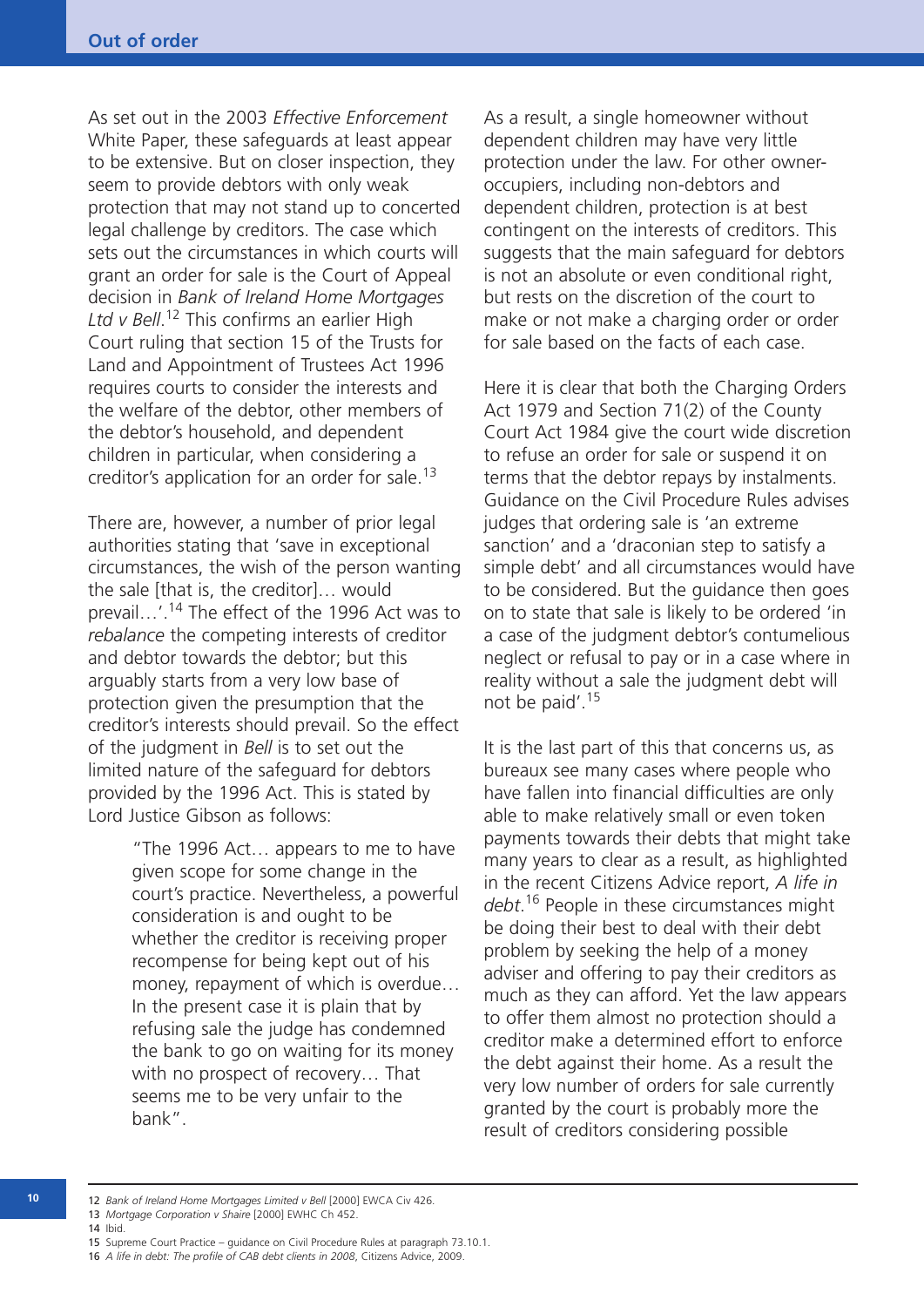reputation damage and the understandable reluctance of judges to take people's homes away for unsecured debt.

Citizens Advice believes that this situation of contingent and uncertain protection for debtors is unacceptable. It also may not be sustainable given the rapid growth in charging orders and the growing practice of banks and other large commercial credit providers of selling debts on collection specialists that may not have the same reputation concerns. Section 93 and 94 of the TCE Act would have provided some administrative protection by setting financial thresholds for charging orders and orders for sale, but only at the serious danger of making these orders a more likely outcome for any debt above the threshold set by regulations. There is still a need for a more fundamental policy review of the way that the law currently allows unsecured creditors to enforce against the homes of debtors.

## **Principles for a fairer and more transparent framework for enforcement and protection from enforcement**

Citizens Advice believes that the law on enforcement of unsecured debt against individuals needs to change to a more explicit framework of rights and responsibilities. This would rebalance the way that courts weigh the interest of debtors and creditors. This should have the explicit primary aim of protecting the homes of people in financial difficulties balanced by the need to allow creditors to enforce, but in a more tightly defined set of circumstances than in the current law.

**Citizens Advice believes that where someone with a debt problem has done their best to deal with this by seeking advice and then offering to pay what they can afford, creditors should not be allowed to take further collection or**

**enforcement action against them, except in a very limited number of tightly defined circumstances outlined below.**

### **What would this mean for charging orders and orders for sale in practice?**

Firstly this would re-establish charging orders as a remedy that is only available following default of a payment arrangement. The growing practice whereby creditors are able to secure often-small debts through the courts as a matter of course would stop.

Secondly restrictions on the use of charging orders and orders for sale would mean that commercial consumer credit agreements must be treated differently to other debts. **We believe that enforcement by charging order for consumer credit agreements should only be available where the debtor obtained credit fraudulently or has wilfully and persistently refused to engage with the debt problem.** The commercial interest of the creditor would no longer be viewed as a reasonable sole basis to enforce against the debtor's home. We believe that there are very good reasons for this fundamental change from the current position:

- Commercial consumer credit lenders can choose whether to lend or not and can price credit to the risks of default.
- Creditors can, if they wish, offer loans that are secured from the outset. These are generally priced at a lower rate of interest than unsecured debts to reflect the lender's security.
- Charging orders currently allow creditors to secure their debt against the home of the debtor, but at unsecured interest rates that may be considerably higher than interest rates on secured lending. Although court judgments in respect of consumer credit agreements should not carry statutory interest, fixed term credit agreements will often roll future interest payments into the judgment. Furthermore, many credit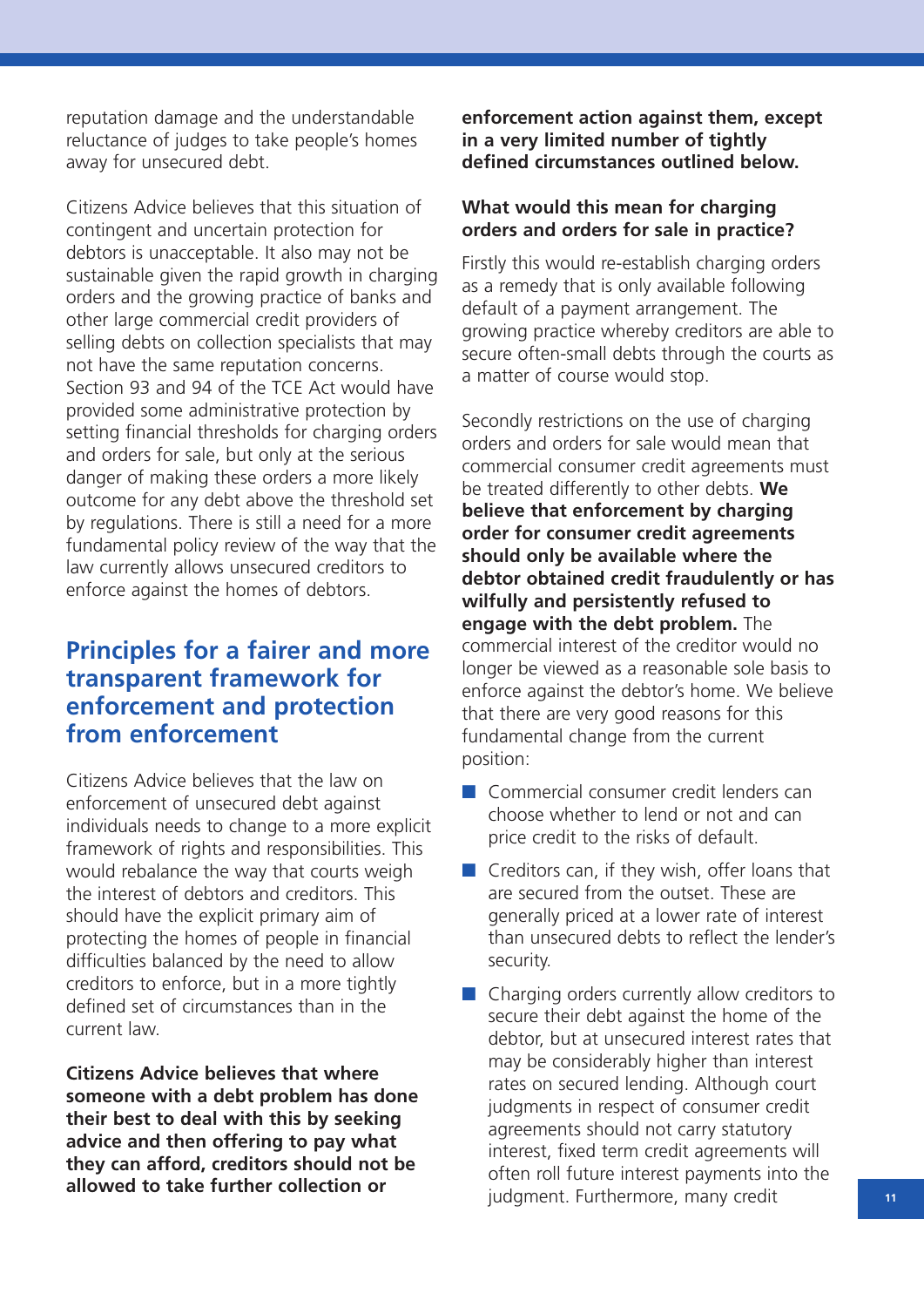agreements contain clauses allowing the creditor to continue to charge interest at the contractual rate after judgment.

- The Government has recently accepted that extra rules and safeguards are necessary for court action to enforce arrears on secured lending by means of a pre-action protocol.<sup>17</sup> It has also announced a further review of the way secured consumer credit agreements are regulated<sup>18</sup>, and the OFT has recently consulted on specific guidance on the way secured loans are sold and enforced.<sup>19</sup> Allowing creditors to easily secure previously unsecured debts would seem to undermine this protection.
- Where consumers choose to take out credit on an unsecured basis, they should be able to feel confident that their home is safe if they behave reasonably towards their creditors. Both the Banking and the Finance and Leasing Association Lending Codes require subscribers to treat customers in financial difficulties positively and sympathetically. Lenders are also required to accept the common financial statement as an objective basis for negotiating affordable debt repayments. The growing use of charging orders and applications for orders for sale by some creditors seems out of step with these commitments.

## **What about non-consumer credit agreements?**

**In contrast, Citizens Advice accepts that there may be a case for allowing other types of unsecured creditors to secure debts by a charging order even where a debtor has offered to pay what they can afford. For example:**

 $\blacksquare$  Involuntary debts, where the creditor has no choice but to continue to provide a

service, for example, water charges, where water companies cannot disconnect domestic supplies for non-payment.

■ Some specified public debts, such as council tax and child support.

**However, we believe that charging orders should only be available for debts above a financial threshold. This could be set separately for each type of debt in relation to a number of charging periods outstanding.**

Even in these cases, we believe that enforcing the charging order by an order for sale will be unreasonable where the debtor is making what payments they can afford in light of their other essential commitments. **Citizens Advice believes that where a debtor has engaged with their debt problem, the court's power to order sale should be reserved solely for those cases where the creditor would suffer undue hardship by having to wait for their money.** The notion of hardship should be defined as personal hardship suffered by the debtor or members of their household, and should exclude legal persons' such as incorporated firms and partnerships, unless they are a small business.

This would ensure that creditors' commercial interests could not come in through the back door. This could include debts arising from private legal action where the claimant is an individual (for example, enforcement of nonpayment of employment tribunal awards) and child support debts where non-payment would cause hardship to children or the resident parent. In such cases the court should retain discretion to not make an order, or suspend its operation as is reasonable on the circumstances of the case.

**<sup>12</sup>**

<sup>17</sup> The Pre-Action Protocol for Possession Claims based on Mortgage or Home Purchase Plan Arrears in Respect of Residential Property came into force on 19 November 2008.

<sup>18</sup> *Prime Minister unveils real help for consumers*, BERR (now Department for Business, Innovation and Skills (BIS)) press release, 17 March 2009. 19 *Second charge lending guidance for brokers and lenders*, OFT, 2009.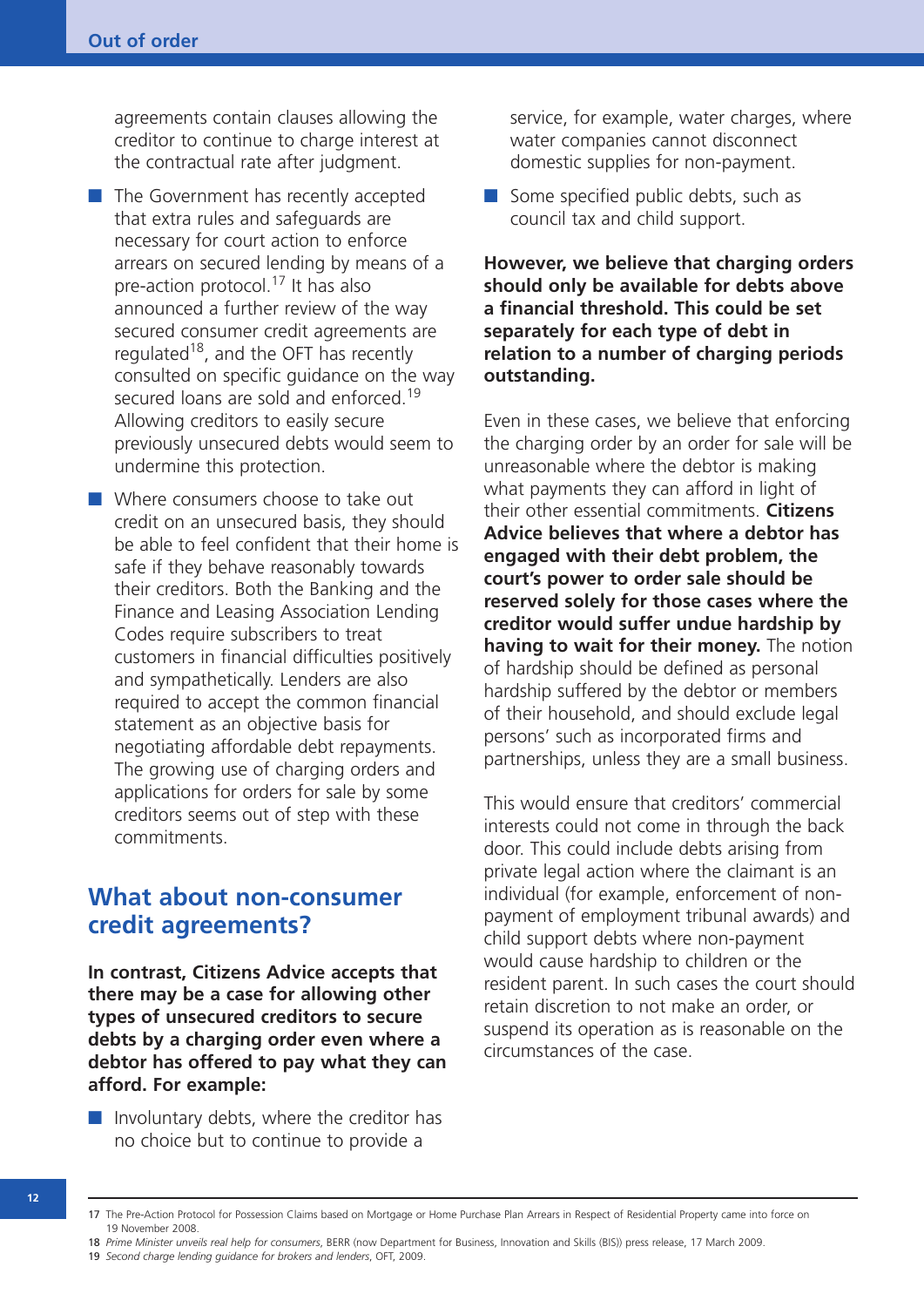## **What about bankruptcy?**

The 2003 *Effective Enforcement* White Paper argues against placing further restrictions on access to charging orders on the grounds that this would almost certainly lead to an increased use of creditors' petitions for bankruptcy to enforce debts. While this is probably true as a practical observation, we believe that it is entirely specious as a policy argument. If it is fair to restrict access to charging orders, then it will also be fair to restrict access to creditors' petitions for bankruptcy. At present a creditor can petition the court to make a debtor bankrupt where the debt is over £750, a very small amount for a serious enforcement sanction that can mean the debtor losing their home and becoming subject to significant additional bankruptcy costs. For example:

> A CAB in South-East Wales saw a single disabled woman on income support and disability living allowance. She was a homeowner with a small mortgage and equity of about £60,000. She had a debt of £1,600 which had been acquired by a debt collection agency. The client offered £10 per month to the debt collection agency's solicitors, but this was rejected and they commenced bankruptcy proceedings. As a last resort, the CAB offered a voluntary charge on the client's flat. The solicitors agreed. However they wanted their costs of about £5,000 added to the debt, so that the sum secured by the charge would rise to £6,500, and interest would accrue. Although there had been three court hearings for the bankruptcy petition, all of which have been adjourned, the CAB felt that the solicitors had exaggerated their costs, but was concerned that it would be difficult to challenge them. To do so might well jeopardise the voluntary charge, leading to the client's bankruptcy and eventual loss of her home. The CAB was also concerned that

the costs in pursuing this debt by bankruptcy action were disproportionate relative to the amount owed.

We understand that the Insolvency Service proposes to increase this limit but, as we have argued with charging orders and orders for sale, a higher financial threshold will not guarantee fair and reasonable enforcement practices. **Therefore Citizens Advice believes that the enforcement principles we have set out above should also apply to creditors' petitions for bankruptcy.**

Here we believe that the law is already behind public perceptions for fairness. For instance, a recent decision of the Local Government Ombudsman held that a local authority had acted unfairly in petitioning for bankruptcy to enforce a council tax debt even though they had the legal power to do so.<sup>20</sup> The Ombudsman ruled that the local authority should have considered whether the costs and hardship that could result for the debtor were proportionate to the debt.

## **Conclusions and recommendations**

The experience of the CAB service on charging orders and orders for sale demonstrates that the Government's rationale for the changes to legislation on these methods of enforcement contained in the *Effective Enforcement* White Paper are deeply flawed. Nevertheless, our evidence shows that changes to legislation are needed if the rights of creditors and debtors are to be better balanced. What we are proposing is a form of pre-enforcement protocol, which will bring closer together regulatory guidance on the way in which creditors should treat people in financial difficulties and the judicial enforcement processes in the courts. Equally we believe that more limited access for creditors to enforce unsecured debts against the homes of debtors may help to improve lending practices.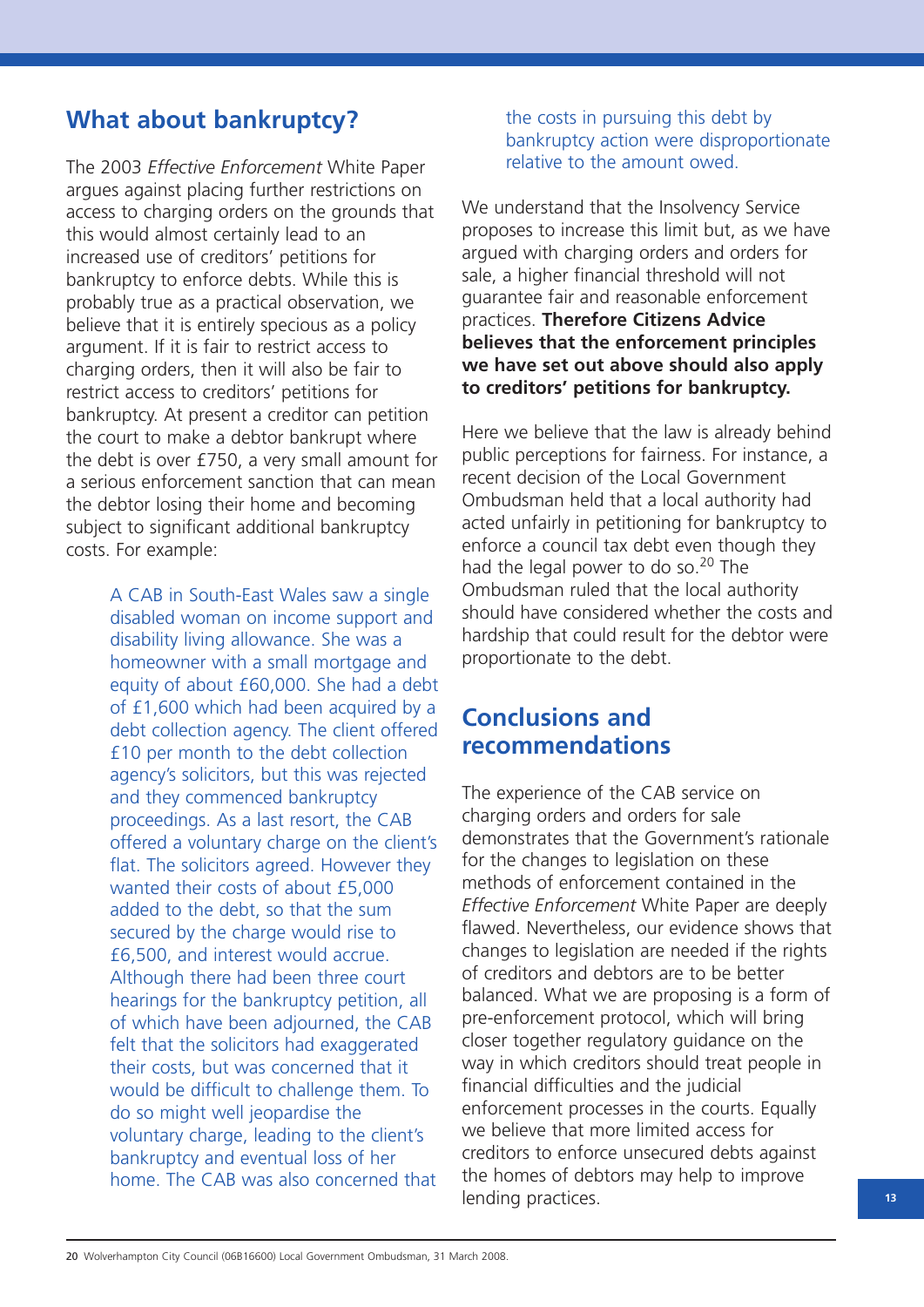Our recommendations are set out below:

**Changes to charging order and order for sale legislation**

**Citizens Advice believes that a number of changes are needed to enforcement legislation to ensure that charging orders and orders for sale become a last resort.**

- **The Government should introduce new measures to set minimum financial thresholds for charging order applications. Different thresholds should apply for consumer credit and non-consumer credit debts.**
- **Lenders should be prevented from obtaining orders for sale on consumer credit agreements, except in exceptional circumstances.**
- **The law should be clear that orders for sale should only be granted in cases where the debtor wilfully refuses or culpably neglects to pay, or where the judgment creditor would suffer undue personal hardship from nonenforcement of the debt.**

### **Ensuring that debtors are protected from harsh debt collection and enforcement action where they are paying what they can afford**

The reforms we have outlined above will not be effective without some safeguards to protect debtors from harsh debt collection and enforcement action. As our evidence shows, creditors accept that a debtor is offering the most they can afford to pay, but will continue to pressurise them to pay more via collection or enforcement activity, either by means of a court claim or a creditor's bankruptcy petition. As a result, we do not believe that the decision on acceptable repayments should be left solely in the hands of creditors. Citizens Advice believes that this is a proper matter for regulation. Therefore we propose the following three measures.

- **Firstly, the Government should bring the common financial statement method (or something similar) into the debt collection guidance issued by the OFT under section 25 of the Consumer Credit Act 1974.** This would in theory impose no cost on businesses who have already agreed to adopt this scheme – but it would carry the prospect of enforcement action for non-compliant firms which does not currently exist.
- **Secondly, the Government should implement the debt management scheme provisions of the Tribunals Courts, and Enforcement Act 2007.** This would enable debtors to make affordable repayments to their creditors which are binding and would restrict creditors' rights to enforcement action. This would allay many of the concerns raised in this paper, but there is a potential loophole in that section 122 of the Act would allow creditors to appeal against being included in a scheme, and section 116 allows the creditor to ask the court's permission to enforce the debt. The Act provides no guidance on how the court should deal with such applications, leading to the concern that they would follow the principle that the creditor's interest should usually prevail that underpins the law relating to charging orders and orders for sale.
- **Finally, bankruptcy legislation should be amended to limit the circumstances in which creditors can petition for bankruptcy to cases of borrower fraud and cases where borrowers have willfully or culpably neglected to engage with a creditor's demands for payment.**